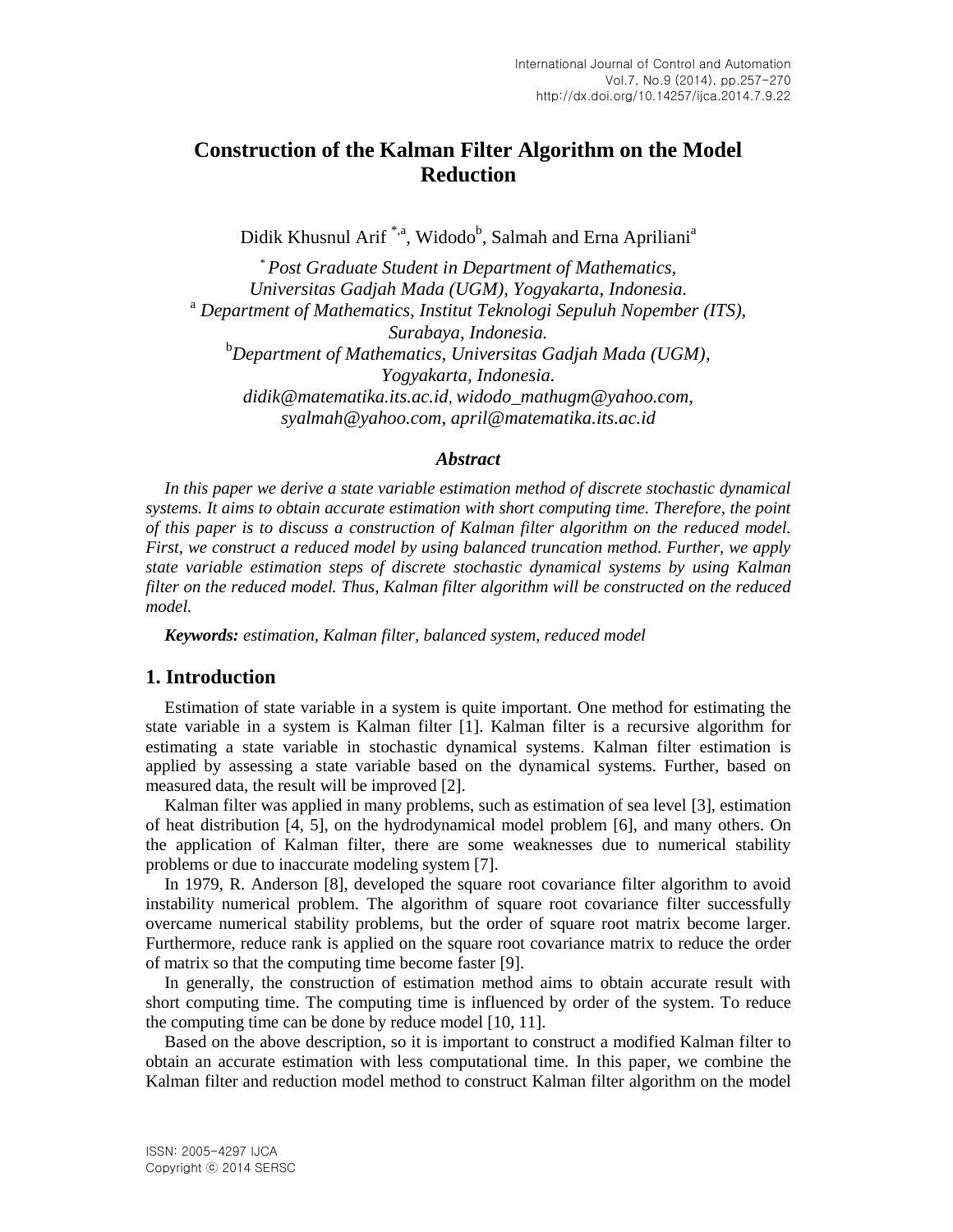reduction as the extended of our results [5, 12]. Kalman filter algorithm aims to estimate a state variable in the system, whereas the model reduction aims to construct a simple model which has smaller order. In other words, we will construct Kalman filter algorithm on the reduced model. The first step, we discuss about the construction of Kalman filter algorithm in discrete stochastic dynamical systems. It aims to analyze the steps of estimation process. Second, we construct the reduced model from discrete system by using balanced truncation method. It aims to analyze the construction and characteristic of reduced model. Finally, we construct Kalman filter algorithm on the reduced model from discrete stochastic dynamical system.

## **2. The Algorithm of Kalman Filter on the Discrete System**

A Before constructing Kalman filter algorithm for reduced system, firstly we analyze an estimation process of state variable in discrete system. Here, we analyze estimation process and construct the best estimator for a discrete system based on the Kalman filter algorithm by F. L. Lewis [2]. Further, we use this process to apply Kalman filter on reduce model.

Let be given a dynamic system

 $x_{k+1} = Ax_k + Bu_k$ ,  $z_k = Cx_k + Du_k$ , (1) where  $x_k \in R^n$  is a state vector at the time  $k, u_k \in R^m$  is an input vector at the time k and

 $z_k \in R^p$  is a measurement vector or output vector at the time k. While A, B, C and D are appropriately dimensioned real constant matrices. Furthermore, we build a dynamic stochastic system

$$
x_{k+1} = Ax_k + Bu_k + Gw_k,
$$

$$
z_k = Cx_k + Du_k + v_k \t\t(2)
$$

where  $w_k$  is system noise and  $v_k$  is measurement noise.  $w_k$  and  $v_k$  are stochastic scale and assumed by  $W_k \sim (0, Q)$  and  $v_k \sim (0, R)$ .

Estimation of state variables in the system (2) can be doing by using Kalman filter. First, we estimate the state variables based on a dynamic system and then we corrected based on the measurement data to improve the estimations results. Estimation process of state variables based on the dynamics system are called the prediction step, while the correction process that involving the measurement data is called correction step. Kalman filter algorithm for discrete stochastic dynamic system can be written as follows [2].

#### a. Initialization

 $P_0 = P_{x_0}$ ;  $\hat{x}_0 = \bar{x}_0$  $; w_k \sim (0, Q); v_k \sim (0, R).$ b. Prediction step describes the effect of the dynamical systems Error covariance  $R_{k+1} = AP_k A^T + + GQG^T.$ Estimation  $\hat{x}_{k+1} = A\hat{x}_k + Bu_k$ . c. Correction step describes the effect of measurement Error covariance :  $\bar{C}_{k+1} - P_{k+1}^{-} C^T (C P_{k+1}^{-} C^T + R)^{-1} C P_{k+1}^{-}$ Estimation  $: \hat{x}_{k+1} = \hat{x}_{k+1}^- + P_{k+1}C^T R^{-1} (z_{k+1} - C \hat{x}_{k+1}^-).$ If we use Kalman gain  $K_{k+1} = P_{k+1}^- C^T (C P_{k+1}^- C^T + R)^{-1}$ , then we rewrite Error covariance  $P_{k+1} = (I - K_{k+1}C)P_{k+1}$ . Estimation  $\hat{x}_{k+1} = \hat{x}_{k+1} + K_{k+1}(z_{k+1} - C\hat{x}_{k+1})$ .

d. To estimate the state at time  $k + 2$ , we are back again in step b and so on.

Prediction step and correction step are processed repeatedly until the time  $K$  is given or until we find a best estimation  $\hat{x}_k$  that minimizes error.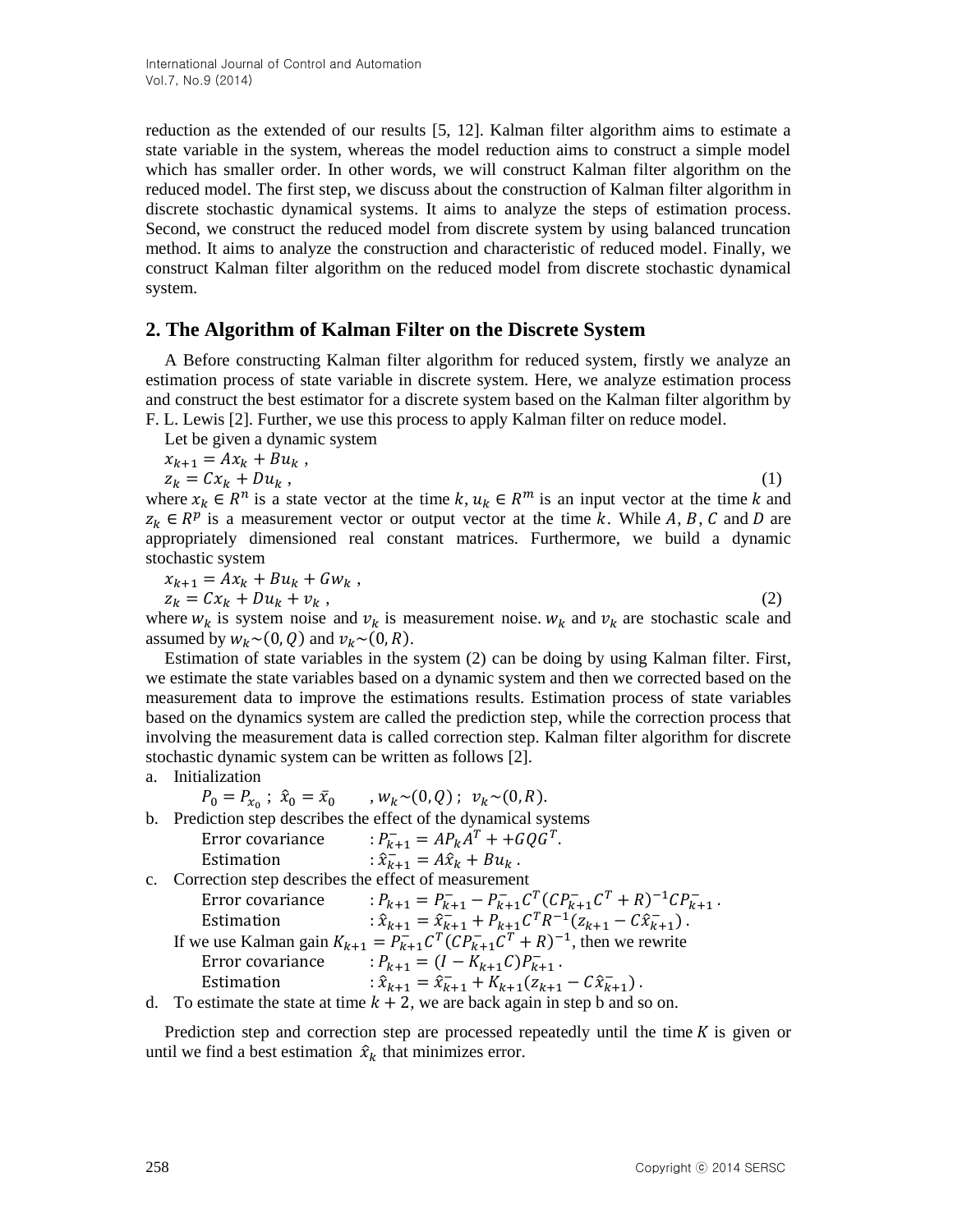#### **3. Reduced Model Construction on the Discrete Systems**

In this section, we describe the formation of the model reduction by balanced truncation [10, 13, 14]. Suppose the state space representation (1). We define two matrices, controllability gramian,  $M$  and observability gramian,  $N$ . The controllability gramian associated with the system (1) is matrix

 $M \coloneqq \sum_{k=0}^{\infty} A^k BB^T (A^T)^k,$ 

and the observability gramian associated with the system (1) is matrix

 $N \coloneqq \sum_{k=0}^{\infty} (A^T)^k C^T C A^k.$ 

The gramian  $M$  and  $N$  are each symmetric positive definite matrix and is the unique solution of the Lyapunov equation

 $AMA^{T} + BB^{T} - M = 0,$ 

 $A^T N A + C^T C - N = 0.$ 

Furthermore, the system (1) is called balanced if controllability and observability gramian are equal and diagonal, i.e., if

 $M = N = diag(\sigma_1, \sigma_2, \cdots, \sigma_n) = \Sigma; \quad \sigma_1 \ge \sigma_2 \ge \cdots \ge \sigma_n > 0$ , (3) with  $\sigma_i$  is a positive real number which is ordered Hankel singular values of the system (1) and  $\Sigma$  is called balanced gramian. Based on its Hankel singular value, then the balanced gramian  $\Sigma$  can be partitioned into

$$
\Sigma = \begin{bmatrix} \Sigma_1 & 0 \\ 0 & \Sigma_2 \end{bmatrix},\tag{4}
$$

where  $\Sigma_1 = diag(\sigma_1, \sigma_2, \cdots, \sigma_r)$  and  $\Sigma_2 = diag(\sigma_{r+1}, \sigma_{r+2}, \cdots, \sigma_n)$  with  $\sigma_r \gg \sigma_{r+1}$ . Next, we can construct the balanced system

$$
\begin{aligned}\n\tilde{x}_{k+1} &= \tilde{A}\tilde{x}_k + \tilde{B}u_k, \\
\tilde{z}_k &= \tilde{C}\tilde{x}_k + Du_k,\n\end{aligned} \tag{5}
$$

with  $\tilde{x}_k \in R^n$  is a state variable in a balanced system at time  $k, u_k \in R^m$  is the input vector in a balanced system at time k and  $\tilde{z}_k \in R^p$  is the output vector in a balanced system at time k. While the  $\tilde{A}$ ,  $\tilde{B}$ ,  $\tilde{C}$  and  $D$  are appropriately dimensioned matrices of a balanced system, respectively. Based on (4), then the system (5) can be partitioned into

$$
G = \begin{pmatrix} \tilde{A}_{11} & \tilde{A}_{12} & \tilde{B}_1 \\ \tilde{A}_{21} & \tilde{A}_{22} & \tilde{B}_2 \\ -\frac{2}{C_1} & \tilde{C}_2 & D \end{pmatrix}.
$$
 (6)

with

$$
\tilde{x}_k = \begin{pmatrix} \tilde{x}_{1_k} \\ \tilde{x}_{2_k} \end{pmatrix} \tag{7}
$$

and

$$
\tilde{A} = \begin{pmatrix} \tilde{A}_{11} & \tilde{A}_{12} \\ \tilde{A}_{21} & \tilde{A}_{22} \end{pmatrix}, \tilde{B} = \begin{pmatrix} \tilde{B}_1 \\ \tilde{B}_2 \end{pmatrix}, \tilde{C} = (\tilde{C}_1 \quad \tilde{C}_2). \tag{8}
$$

 $\tilde{x}_{1_k}$  is a state variable that corresponds to the large Hankel singular value and  $\tilde{x}_{2_k}$  is a state variable that corresponds to the small Hankel singular value. If we assume  $\tilde{x}_{1_k}$  has dimension r with  $r < n$  then  $\tilde{A}_{11} \in R^{r \times r}$ ,  $\tilde{B}_1 \in R^{r \times m}$ ,  $\tilde{C}_1 \in R^{p \times r}$ , and  $D \in R^{p \times m}$ .

Furthermore the reduced models of the system (1) can be obtained by discarding the state variables in a balanced system (5) corresponding to small Hankel singular values. So generally reduced system formed order with respect to  $r$  with  $r < n$  and can be modeled in the form of [14]

$$
\tilde{x}_{r_{k+1}} = \tilde{A}_{11}\tilde{x}_{r_k} + \tilde{B}_1 u_k,
$$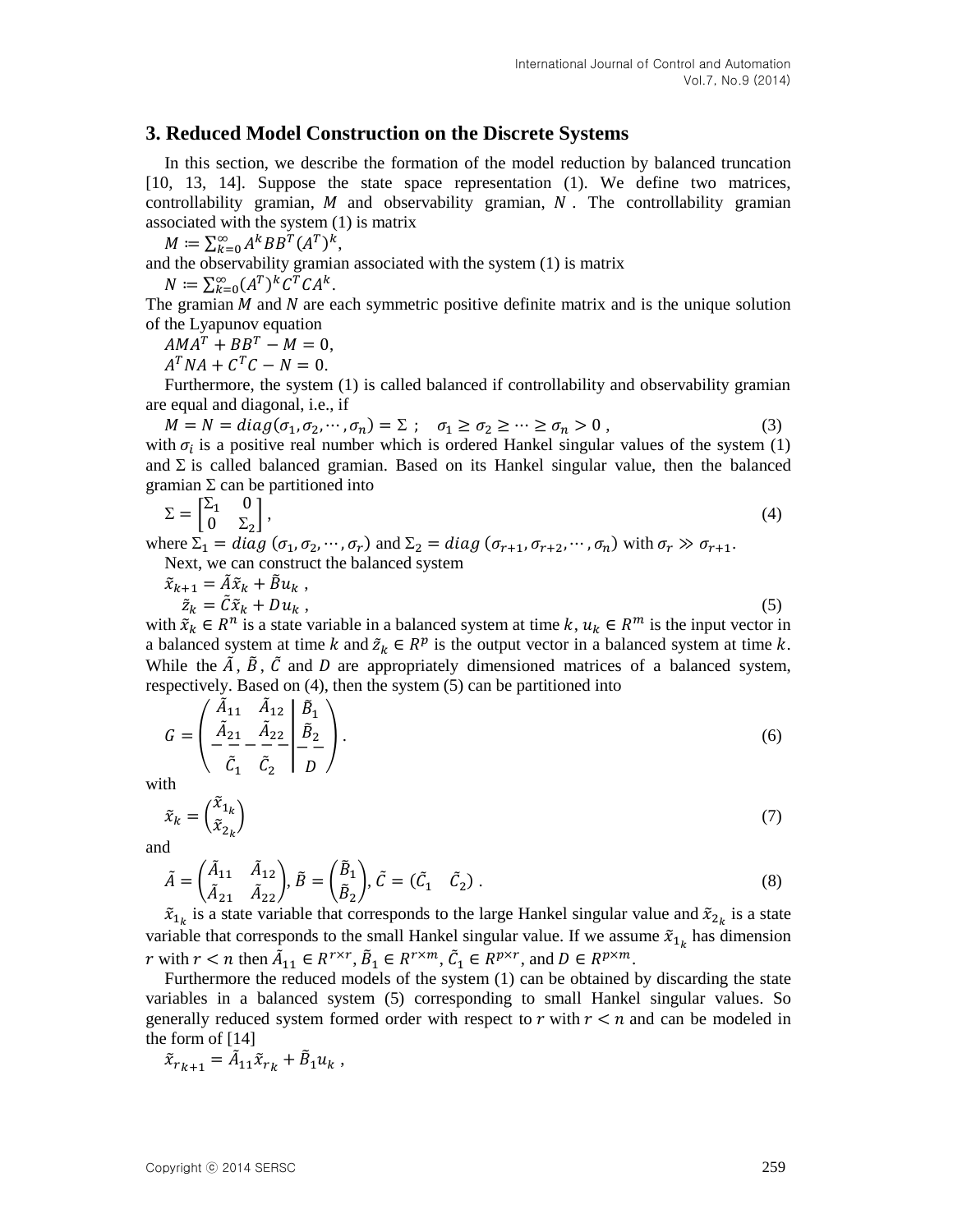$$
\tilde{z}_{r_k} = \tilde{C}_1 \tilde{x}_{r_k} + D u_k \tag{9}
$$

### **4. The Algorithm of Kalman Filter on the Reduced Model**

In this section, we analyze about the construction of Kalman filter algorithm on the reduced model. As explained in Section 3 that the construction of reduced model is begun with constructing the balanced system. This balanced system is transformation result of original system with sorted state variable position based on Hankel singular value. Further, we can get reduced model by discarding the state variable on the balanced system that corresponding to small Hankel singular values. The algorithm of the state variables estimation on the reduced model, can be initiated by applying Kalman filter on the balanced system.

Suppose there is a dynamic stochastic balanced system

$$
\tilde{x}_{k+1} = \tilde{A}\tilde{x}_k + \tilde{B}u_k + Gw_k \n\tilde{z}_k = \tilde{C}\tilde{x}_k + Du_k + v_k,
$$
\n(10)

where  $w_k \sim (0, Q)$  and  $v_k \sim (0, R)$  are system noise and measurement noise, respectively. Furthermore, we given the initial state  $\tilde{x}_0$  and initial estimation  $E[\tilde{x}_0] = \hat{\tilde{x}}_0$  with error covariance  $E[(\tilde{x}_0 - \hat{x}_0)(\tilde{x}_0 - \hat{x}_0)^T] = \tilde{P}_0$  and we denote  $\tilde{P}_k$  and  $\tilde{P}_k$  as error covariance on the prediction step and on the correction step at the time  $k$ , respectively.

Next, we estimate state variables on the balanced system based on the dynamic system, as called the prediction step. Estimation for the state variable  $\tilde{x}_k$  on the balanced system (10) based on the dynamic system can be described as follows:

$$
\begin{aligned}\n\hat{\tilde{x}}_{k+1} &= E(\tilde{x}_{k+1}) \\
&= E(\tilde{A}\tilde{x}_k + \tilde{B}u_k + Gw_k) \\
&= \tilde{A}\hat{\tilde{x}}_k + \tilde{B}u_k.\n\end{aligned} \tag{11}
$$

Based on the partition which occurs in balanced system in equation  $(6)$ ,  $(7)$ ,  $(8)$ , then we can write the prediction step as follow

$$
\begin{aligned}\n\begin{pmatrix}\n\hat{\tilde{x}}_{1_{k+1}} \\
\hat{\tilde{x}}_{2_{k+1}}\n\end{pmatrix} &= E \left( \begin{pmatrix}\n\tilde{A}_{11} & \tilde{A}_{12} \\
\tilde{A}_{21} & \tilde{A}_{22}\n\end{pmatrix} \begin{pmatrix}\n\tilde{x}_{1k} \\
\tilde{x}_{2k}\n\end{pmatrix} + \begin{pmatrix}\n\tilde{B}_{1} \\
\tilde{B}_{2}\n\end{pmatrix} u_{k} + G w_{k} \right) \\
&= \begin{pmatrix}\n\tilde{A}_{11} E[\tilde{x}_{1k}] + \tilde{A}_{12} E[\tilde{x}_{2k}] + \tilde{B}_{1} u_{k} \\
\tilde{A}_{21} E[\tilde{x}_{1k}] + \tilde{A}_{22} E[\tilde{x}_{2k}] + \tilde{B}_{2} u_{k}\n\end{pmatrix},\n\end{aligned} \tag{12}
$$

where  $\hat{\tilde{x}}_{1_{k+1}}$  and  $\hat{\tilde{x}}_{2_{k+1}}$  are the estimation for state variable corresponding to the large Hankel singular value and the small Hankel singular value, respectively.

Based on the minimum realization lemma for continuous system [10], then can be derived a minimum realization lemma for discrete system as following:

#### **Lemma 1: Minimum Realization for the Discrete System**

*Given the dynamic system (1) and consider* (  $\overline{A}$  $- C \mid D$ B ) *as state space realization of transfer* 

*function G.* Assume there is a symmetry matrices  $P = P^T = \begin{pmatrix} P & P \\ P & P \end{pmatrix}$  $\begin{pmatrix} 1 & 0 \\ 0 & 0 \end{pmatrix}$ , where  $P_1$  nonsingular, such that  $APA^T + BB^T - P = 0$ . Then, partition a realization  $(A, B, C, D)$  corresponding to

*P*, *i.e.* 
$$
\left(\begin{array}{c|c} A_{11} & A_{12} & B_1 \ A_{21} & A_{22} & B_2 \ C_1 & C_2 & D \end{array}\right)
$$
, such that 
$$
\left(\begin{array}{c|c} A_{11} & B_1 \ - & - \\ C_1 & D \end{array}\right)
$$
 is also a realization of *G*.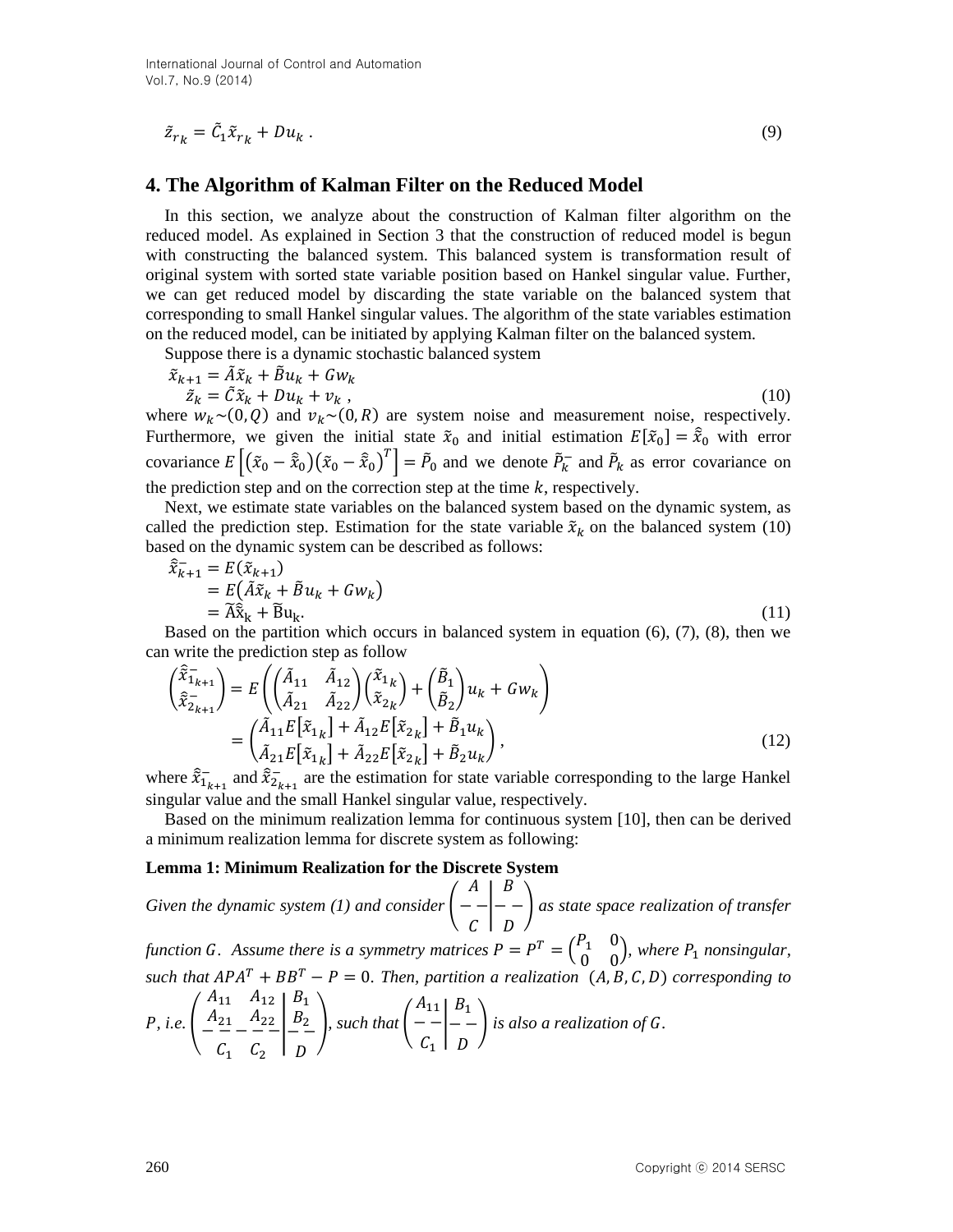**Proof.** Based on the assumption that the matrix P can be partitioned into  $P = \begin{pmatrix} P & P \\ P & Q \end{pmatrix}$  $\begin{pmatrix} 1 & 0 \\ 0 & 0 \end{pmatrix}$ , then we can write the dynamic system (1) becomes

$$
x_k = \begin{pmatrix} x_{1k} \\ x_{2k} \end{pmatrix}, A = \begin{pmatrix} A_{11} & A_{12} \\ A_{21} & A_{22} \end{pmatrix}, B = \begin{pmatrix} B_1 \\ B_2 \end{pmatrix}, C = (C_1 \quad C_2).
$$

Furthermore, the Lyapunov equation  $APA^T + BB^T - P = 0$  based on partition of P and  $(A, B, C, D)$  becomes

$$
\begin{pmatrix} A_{11}P_1A_{11}^T + B_1B_1^T - P_1 & A_{11}P_1A_{21}^T + B_1B_2^T \ A_{21}P_1A_{11}^T + B_2B_1^T & A_{21}P_1A_{21}^T + B_2B_2^T \end{pmatrix} = 0.
$$
\n(13)

Equation (13) satisfies

$$
A_{11}P_1A_{11}^T + B_1B_1^T - P_1 = 0,\t\t(14)
$$

$$
A_{11}P_1A_{21}^T + B_1B_2^T = 0,\t\t(15)
$$

$$
A_{21}P_1A_{11}^T + B_2B_1^T = 0,
$$
  
\n
$$
A_{11}P_1A_{11}^T + B_1B_{11}^T = 0
$$
\n(15)

$$
A_{21}P_1A_{21}^T + B_2B_2^T = 0.
$$
\n
$$
\text{using (14) is a Lumunary equation for } P_1 \text{ then}
$$
\n
$$
(17)
$$

Equation (14) is a Lyapunov equation for  $P_1$ , then

 $P_1$  definite positive (or  $P_1 > 0$ ). (18)

While from equation (17), we get  
\n
$$
A_{21}P_1A_{21}^T = -B_2B_2^T.
$$
\n(19)

Multiplying (19) from the left by  $x^T$  and from the right by x, yield  $x^T A_{21} P_1 A_{21}^T x = -x^T$  $\frac{T}{2} \chi$  (20)

where x is any vector that is not zero. 
$$
\begin{array}{l}\n\lambda \text{ } \lambda_1 \text{ } 1_1 \text{ } 1_2 \text{ } 1_3 \text{ } 1_4 \text{ } 1_5 \text{ } 1_6 \text{ } 1_7 \text{ } 1_8 \text{ } 1_9 \text{ } 1_1 \text{ } 1_2 \text{ } 1_3 \text{ } 1_4 \text{ } 1_5 \text{ } 1_6 \text{ } 1_7 \text{ } 1_7 \text{ } 1_8 \text{ } 1_7 \text{ } 1_8 \text{ } 1_9 \text{ } 1_9 \text{ } 1_1 \text{ } 1_1 \text{ } 1_2 \text{ } 1_3 \text{ } 1_1 \text{ } 1_2 \text{ } 1_3 \text{ } 1_1 \text{ } 1_2 \text{ } 1_3 \text{ } 1_3 \text{ } 1_1 \text{ } 1_2 \text{ } 1_3 \text{ } 1_3 \text{ } 1_3 \text{ } 1_3 \text{ } 1_3 \text{ } 1_3 \text{ } 1_3 \text{ } 1_3 \text{ } 1_3 \text{ } 1_3 \text{ } 1_3 \text{ } 1_3 \text{ } 1_3 \text{ } 1_3 \text{ } 1_3 \text{ } 1_3 \text{ } 1_3 \text{ } 1_3 \text{ } 1_3 \text{ } 1_3 \text{ } 1_3 \text{ } 1_3 \text{ } 1_3 \text{ } 1_3 \text{ } 1_3 \text{ } 1_3 \text{ } 1_3 \text{ } 1_3 \text{ } 1_3 \text{ } 1_3 \text{ } 1_3 \text{ } 1_3 \text{ } 1_3 \text{ } 1_3 \text{ } 1_3 \text{ } 1_3 \text{ } 1_3 \text{ } 1_3 \text{ } 1_3 \text{ } 1_3 \text{ } 1_3 \text{ } 1_3 \text{ } 1_3 \text{ } 1_3 \text{ } 1_3 \text{ } 1_3 \text{ } 1_3 \text{ } 1_3 \text{ } 1_3 \text{ } 1_3 \text{ } 1_3 \text{ } 1_3 \text{ } 1_3 \text{ } 1_3 \text{ } 1_3 \text{ } 1_3 \text{ }
$$

We can write equation (20) in the form of quadratic norm applicable to any non-zero vector  $x$ 

$$
||P_1^{1/2}A_{21}^T x||^2 = -||B_2^T x||^2
$$
\n
$$
||P_1^{1/2}A_{21}^T x||^2 = -||B_2^T x||^2
$$
\n(21)

and for 
$$
P_1 > 0
$$
, then equation (21) is valid only if  
\n $A_{21} = 0$  and  $B_2 = 0$ . (22)

If  $A_{21} = 0$  and  $B_2 = 0$ , then equation (15) and (16) is also satisfied.

By equation (22), then partition of the realization  $(A, B, C, D)$  is  $\overline{A}$  $\boldsymbol{0}$  $\overline{\phantom{0}}$  $\mathcal{C}_{0}^{2}$ | B  $\frac{0}{1}$ D ) and

the transfer function of (1) becomes:  $G(z) = C(zI - A)^{-1}$ 

$$
= (C_1 \t C_2) \left( zI - \begin{pmatrix} A_{11} & A_{12} \\ 0 & A_{22} \end{pmatrix} \right)^{-1} \begin{pmatrix} B_1 \\ 0 \end{pmatrix} + D
$$
  
=  $C_1 (zI - A_{11})^{-1}B_1 + D$ .  
Hence, we have  $(z) = \begin{pmatrix} A_{11} & B_1 \\ - & - \\ C_1 & D \end{pmatrix}$ .

Now, we consider the balanced system (10) having an equilibrium gramian as in equation (4). Furthermore, if we assume  $\sigma_{r+1}$  is very small  $(\sigma_{r+1} \to 0)$ , then the balanced gramian  $\Sigma$ can be written as  $\Sigma = \begin{bmatrix} \Sigma & \Sigma \end{bmatrix}$  $\begin{bmatrix} 21 & 0 \\ 0 & 0 \end{bmatrix}$ , where  $\Sigma_1 = diag(\sigma_1, \sigma_2, \cdots, \sigma_r)$ . Because  $\Sigma$  definite positive and satisfy Lyapunov equation  $\tilde{A} \Sigma \tilde{A}^T + \tilde{B} \tilde{B}^T - \Sigma = 0$ , then we can apply Lemma 1 on the balanced system (10), so the balanced system (10) applies

$$
\tilde{A}_{21} = 0, \ \tilde{B}_2 = 0. \tag{23}
$$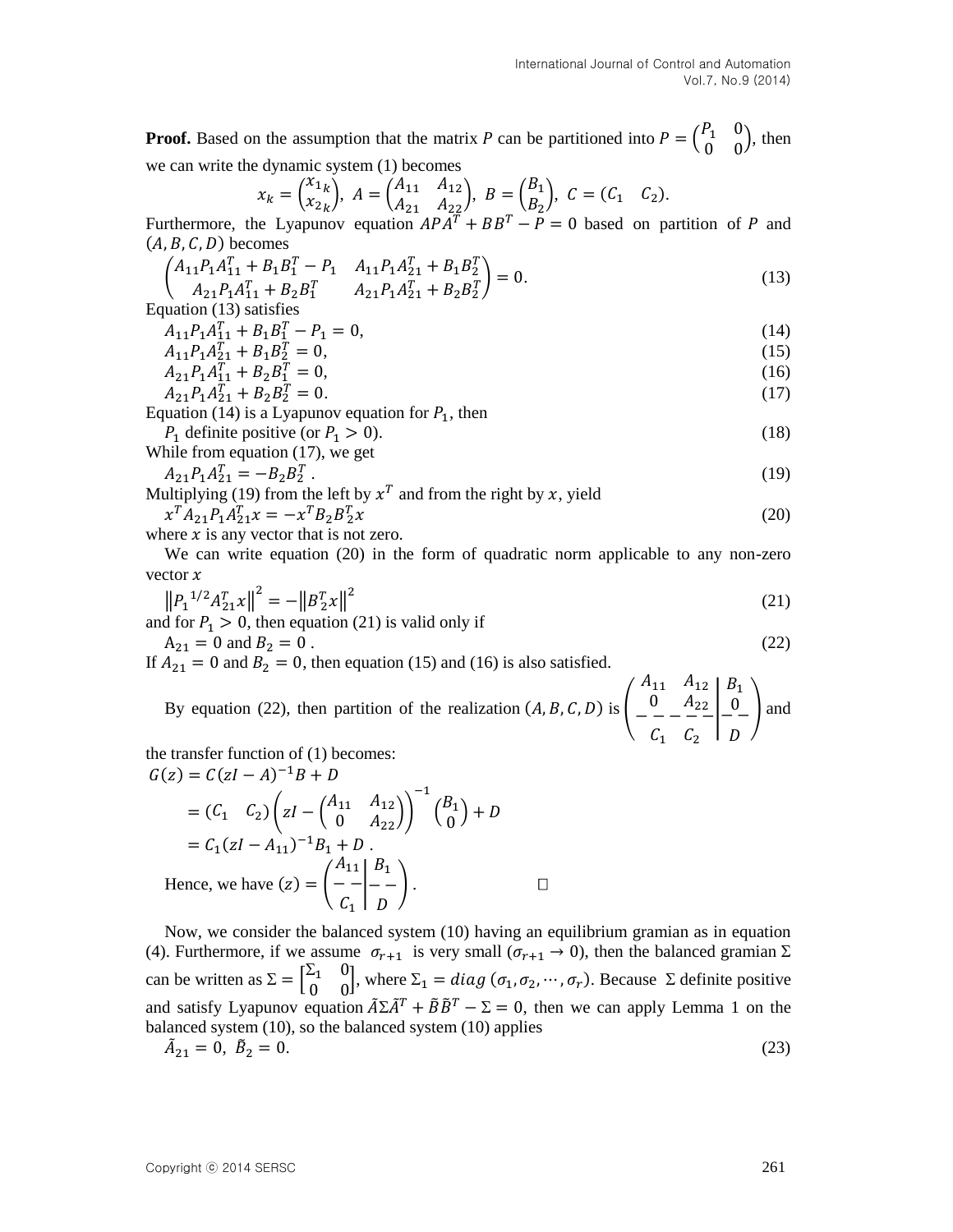By Lemma 1, we can see that the state variable  $\tilde{x}_{2k}$  does not affect the system so that it can be ignored. Therefore, we can assume that the expectations of the state variable  $\tilde{x}_{2_k}$  close to zero, i.e.

$$
E\left[\tilde{x}_{2_k}\right] \approx 0. \tag{24}
$$

Furthermore, by substituting equation (23) and (24) into the equation (12) is obtained

$$
\begin{aligned}\n\hat{x}_{1_{k+1}}^{\dagger} &= \tilde{A}_{11}\hat{x}_{1_k} + \tilde{B}_1 u_k, \\
\hat{x}_{2_{k+1}}^{\dagger} &= 0.\n\end{aligned} \tag{25}
$$

Based on the equation (25), we can estimate the state variables of the balanced system at the time  $k + 1$  based on the dynamics of the system by the formula

$$
\hat{\tilde{x}}_{k+1} = \tilde{A}_{11}\hat{\tilde{x}}_{1k} + \tilde{B}_1 u_k
$$
\n(26)

Next, we will determine error covariance at the time  $k + 1$  for the state variable on a balanced system based on its dynamic system, i.e.

$$
\tilde{P}_{k+1}^{-} = E \left[ (\tilde{x}_{k+1} - \hat{\tilde{x}}_{k+1}) (\tilde{x}_{k+1} - \hat{\tilde{x}}_{k+1})^{T} \right]
$$
\n
$$
= E \left[ \tilde{A} (\tilde{x}_{k} - \hat{\tilde{x}}_{k}) (\tilde{x}_{k} - \hat{\tilde{x}}_{k})^{T} \tilde{A}^{T} \right] + G Q G^{T}
$$
\n
$$
= E \left[ \left( \tilde{A}_{11} \quad \tilde{A}_{12} \right) \left( \left( \tilde{\tilde{x}}_{1k} \right) - \left( \hat{\tilde{x}}_{1k} \right) \right) \left( \left( \tilde{\tilde{x}}_{1k} \right) - \left( \hat{\tilde{x}}_{1k} \right) \right)^{T} \left( \tilde{A}_{11} \quad \tilde{A}_{12} \right)^{T} \right] + G Q G^{T} . (27)
$$

Based on equations (24) and because  $\tilde{x}_{1_k}$  and  $\tilde{x}_{2_k}$  are independent, then we get

$$
E\left[\hat{x}_{2k}\right] \approx 0,
$$
  
\n
$$
E\left[\tilde{x}_{2k} - \hat{x}_{2k}\right] \approx 0,
$$
  
\n
$$
E\left[\left(\tilde{x}_{2k} - \hat{x}_{2k}\right)^{T}\right] \approx 0,
$$
  
\n
$$
E\left[\left(\tilde{x}_{2k} - \hat{x}_{2k}\right)\left(\tilde{x}_{1k} - \hat{x}_{1k}\right)^{T}\right] \approx 0,
$$
  
\n
$$
E\left[\left(\tilde{x}_{1k} - \hat{x}_{1k}\right)\left(\tilde{x}_{2k} - \hat{x}_{2k}\right)^{T}\right] \approx 0,
$$
  
\n
$$
E\left[\left(\tilde{x}_{2k} - \hat{x}_{2k}\right)\left(\tilde{x}_{2k} - \hat{x}_{2k}\right)^{T}\right] \approx 0.
$$
  
\n(28)

Therefore we can write equation (27) becomes

$$
\tilde{P}_{k+1}^{-} = \tilde{A}_{11} E \left[ \left( \tilde{x}_{1_k} - \hat{\tilde{x}}_{1_k} \right) \left( \tilde{x}_{1_k} - \hat{\tilde{x}}_{1_k} \right)^T \right] \tilde{A}_{11}^T + G Q G^T
$$
\n
$$
= \tilde{A}_{11} \tilde{P}_{\tilde{x}_{1_k}} \tilde{A}_{11}^T + G Q G^T. \tag{29}
$$

According to equation (29), we obtain that the result of error covariance in the balanced system based on the dynamical system is only affected by error covariance on the state variable  $\tilde{x}_{1_k}$ .

Then we consider measurement factor in balanced system (10). Measurement estimation  $\tilde{z}_k$  of balanced system (10) is

$$
\hat{\tilde{z}}_k = E[\tilde{C}\tilde{x}_k] + E[v_k].
$$
\n(30)

\nUsing partition the balanced system then we obtain

By using partition the balanced system, then we obtain

$$
\begin{split} \hat{z}_k &= E\left[ (\tilde{C}_1 \quad \tilde{C}_2) \binom{\tilde{x}_{1k}}{\tilde{x}_{2k}} \right] + E[v_k] \\ &= \tilde{C}_1 E[\tilde{x}_{1k}] + \tilde{C}_2 E[\tilde{x}_{2k}] + E[v_k] \\ &= \tilde{C}_1 \hat{x}_{1k} \,. \end{split} \tag{31}
$$

Equation (31) shows that the result of estimating measurement in balanced system is only affected by the state variable  $\tilde{x}_{1_k}$ , while the state variable  $\tilde{x}_{2_k}$ can be ignored.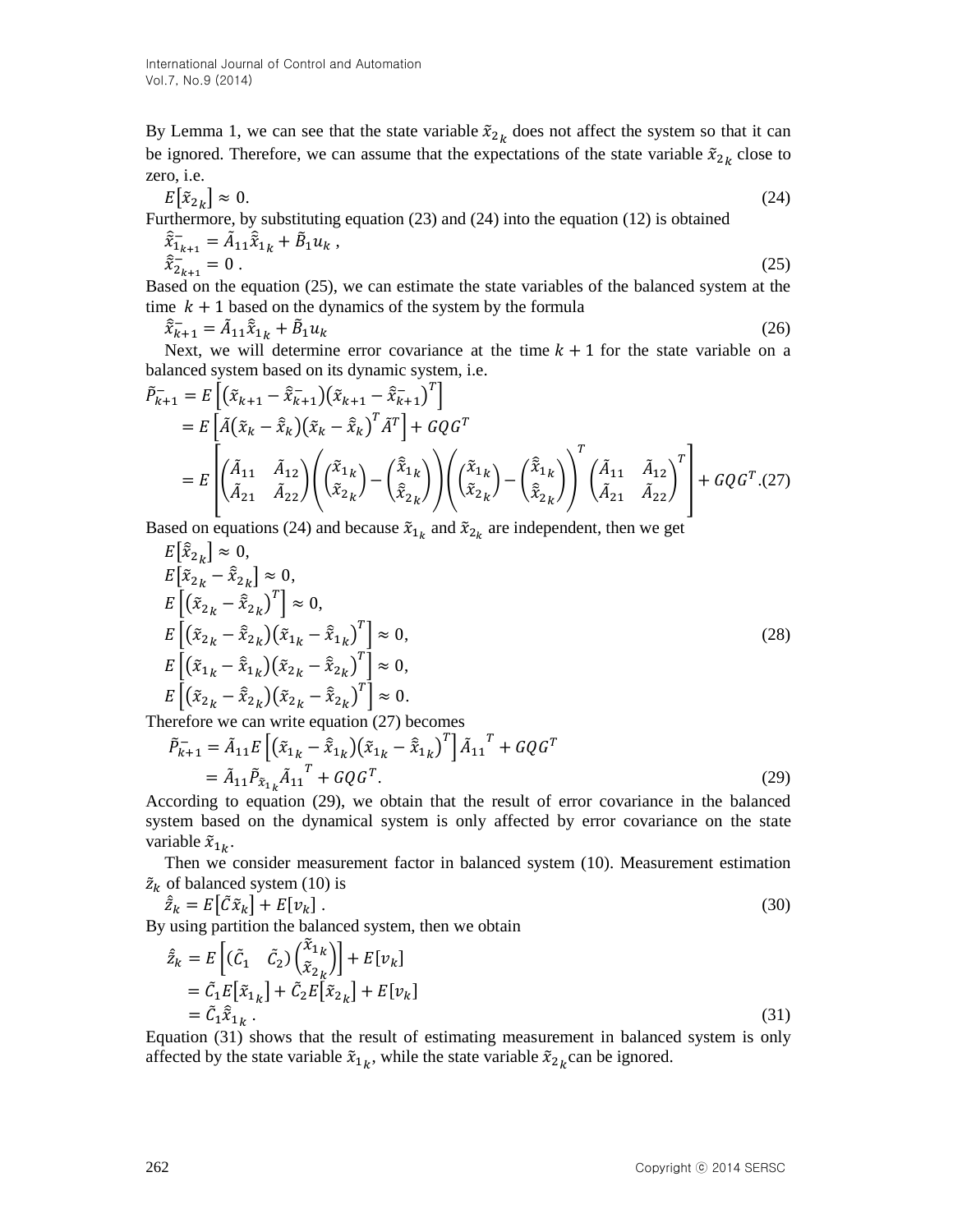Furthermore, we determine error covariance of measurement factor  $\tilde{z}_k$  in the balanced system  $(10)$  is

$$
\tilde{P}_{\tilde{z}_k} = E\left[ (\tilde{z}_k - \hat{\tilde{z}}_k)(\tilde{z}_k - \hat{\tilde{z}}_k)^T \right]
$$
\n
$$
= E\left[ \tilde{C}(\tilde{x}_k - \hat{\tilde{x}}_k)(\tilde{x}_k - \hat{\tilde{x}}_k)^T \tilde{C}^T \right] + R
$$
\n
$$
= E\left[ (\tilde{C}_1 - \tilde{C}_2)(\tilde{\tilde{x}}_{1k} - \hat{\tilde{x}}_{1k})(\tilde{\tilde{x}}_{1k} - \hat{\tilde{x}}_{1k})^T (\tilde{C}_1 - \tilde{C}_2)^T \right] + R.
$$
\nand on equations (38), then we set

\n
$$
P_{\tilde{z}_k} = \tilde{X}_{2k} - \tilde{\tilde{x}}_{2k}
$$
\n(32)

Based on equations (28), then we get

$$
\tilde{P}_{\tilde{z}_k} = \tilde{C}_1 \tilde{P}_{\tilde{x}_{1k}} \tilde{C}_1^T + R \tag{33}
$$

Equation (33) shows that error covariance of measurement on the balanced system is only affected by error covariance of the state variable  $\tilde{x}_{1_k}$ .

Furthermore, based on the combined effect of the dynamical system and the measurement factor, then we can be determined a joint error covariance between  $\tilde{x}_k$  and  $\tilde{z}_k$ 

$$
\tilde{P}_{\tilde{x}_k \tilde{z}_k} = E\left[ (\tilde{x}_k - \hat{\tilde{x}}_k)(\tilde{z}_k - \hat{\tilde{z}}_k)^T \right]
$$
\n
$$
= E\left[ (\tilde{x}_k - \hat{\tilde{x}}_k)(\tilde{x}_k - \hat{\tilde{x}}_k)^T \tilde{C}^T \right] + E\left[ (\tilde{x}_k - \hat{\tilde{x}}_k) \right] E[v_k^T]
$$
\n
$$
= E\left[ \left( \tilde{x}_{1k} - \hat{\tilde{x}}_{1k} \right) \left( \tilde{x}_{1k} - \hat{\tilde{x}}_{1k} \right)^T (\tilde{C}_1 - \tilde{C}_2)^T \right]
$$
\n
$$
= E\left[ (\tilde{x}_{1k} - \hat{\tilde{x}}_{1k})(\tilde{x}_{1k} - \hat{\tilde{x}}_{1k})^T \tilde{C}_1^T \right]
$$
\n
$$
= \tilde{P}_{\tilde{x}_{1k}} \tilde{C}_1^T.
$$
\n(34)

Equation (34) shows that the only state variable  $\tilde{x}_{1k}$  that affect the result of joint error covariance between  $\tilde{x}_k$  and  $\tilde{z}_k$ .

In the same way as in equation (34), then we can formulate  $\tilde{P}_{\tilde{z}_k\tilde{x}_k}=\tilde{C_1}\tilde{P}_{\tilde{x}_1}^{-}$ .  $(35)$ 

Based on the result that has been obtained in equation (33), (34) and (35), then error covariance of balanced system (9) based on the effect of dynamical system involving the effect of measurement factor at the time  $k$  can be expressed as

$$
\tilde{P}_{k} = \tilde{P}_{\tilde{x}_{k}/\tilde{z}_{k}} \n= \tilde{P}_{k}^{-} - \tilde{P}_{\tilde{x}_{k}\tilde{z}_{k}} (\tilde{P}_{\tilde{z}_{k}})^{-1} \tilde{P}_{\tilde{z}_{k}\tilde{x}_{k}} \n= \tilde{P}_{\tilde{x}_{1k}}^{-} - \tilde{P}_{\tilde{x}_{1k}}^{-} \tilde{C}_{1}^{T} (\tilde{C}_{1} \tilde{P}_{\tilde{x}_{1k}}^{-} \tilde{C}_{1}^{T} + R)^{-1} \tilde{C}_{1} \tilde{P}_{\tilde{x}_{1k}}.
$$
\n(36)

Thus, refers to equation (36), can be determined error covariance of balanced system (9) based on the effect of dynamical system involving the effect of measurement factor at the time  $k + 1$  can be expressed as

$$
\tilde{P}_{k+1} = \tilde{P}_{\tilde{x}_{1_{k+1}}} - \tilde{P}_{\tilde{x}_{1_{k+1}}} - \tilde{P}_{\tilde{x}_{1_{k+1}}} - \tilde{C}_1^T \left( \tilde{C}_1 \tilde{P}_{\tilde{x}_{1_{k+1}}} - \tilde{C}_1^T + R \right)^{-1} \tilde{C}_1 \tilde{P}_{\tilde{x}_{1_{k+1}}}.
$$
\nIf we define Kalman gain as follows:

$$
K_{k+1} = \tilde{P}_{k+1} \tilde{C}_1^T R^{-1} = \tilde{P}_{\tilde{x}_{1_{k+1}}}^{-} \tilde{C}_1^T \left( \tilde{C}_1 \tilde{P}_{\tilde{x}_{1_{k+1}}}^{-} \tilde{C}_1^T + R \right)^{-1},
$$
  
then equation (37) can be written as  

$$
\tilde{P}_{k+1} = (I - K_{k+1} \tilde{C}_1) \tilde{P}_{\tilde{x}_{1_{k+1}}}^{-}.
$$
 (38)

The estimation of state variable at time k which obtained based on  $\tilde{P}_{\tilde{x}_k \tilde{z}_k}$ ,  $\tilde{P}_{\tilde{z}_k}$  and  $\tilde{z}_k$ , that is called the best linear estimator given by measurement  $\tilde{z}_k$ ,  $\hat{x}_k$  and  $\tilde{P}_k$ , can be formulated as

$$
\hat{\tilde{x}}_k = E[\tilde{x}_k/\tilde{z}_k]
$$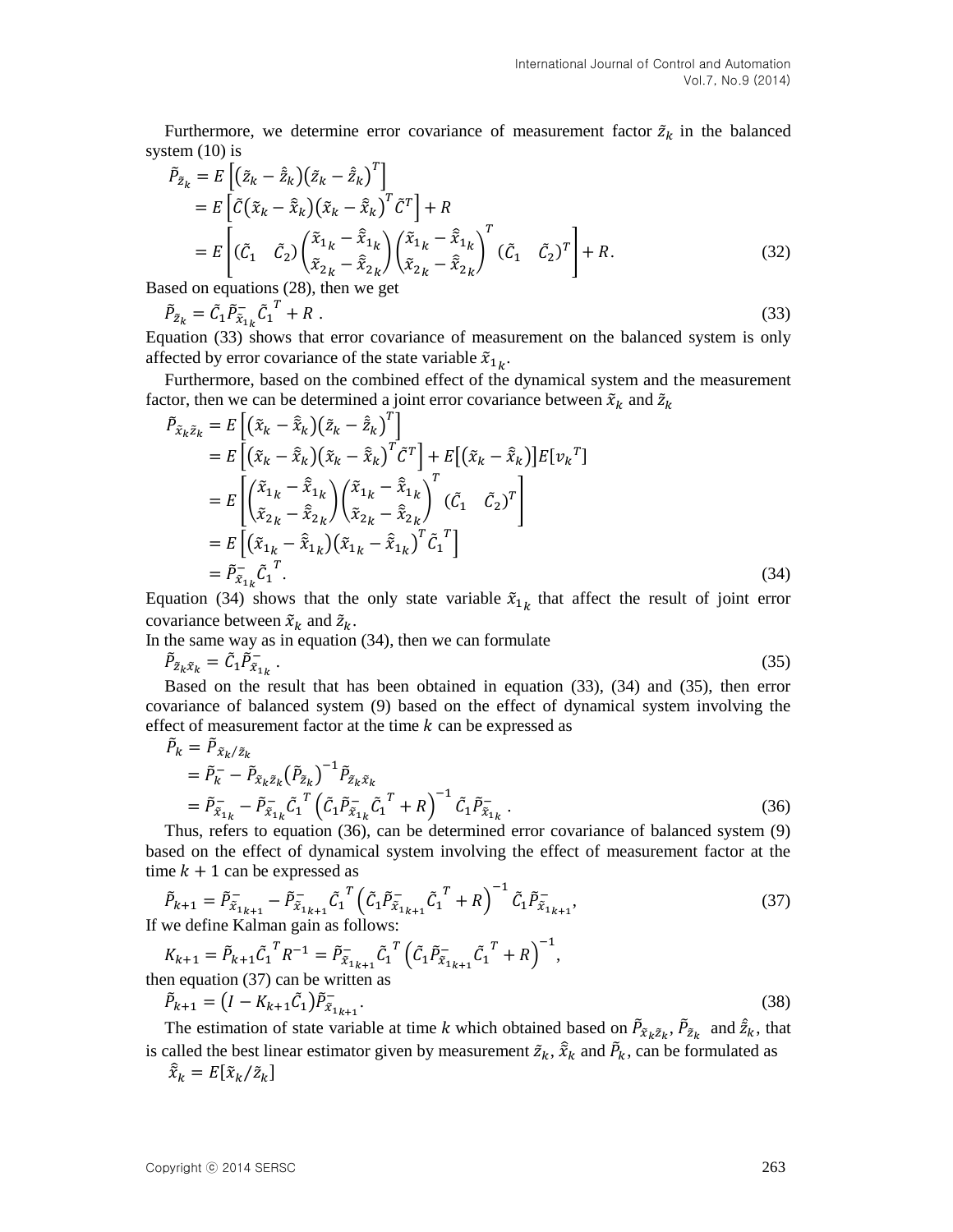International Journal of Control and Automation Vol.7, No.9 (2014)

$$
= \hat{\tilde{x}}_k^- + \tilde{P}_{\tilde{x}_k \tilde{z}_k} \tilde{P}_{\tilde{z}_k}^{-1} (\tilde{z}_k - \hat{\tilde{z}}_k)
$$
  
\n
$$
= \hat{\tilde{x}}_k^- + \tilde{P}_{\tilde{x}_{1_k}} \tilde{C}_1^T (\tilde{C}_1 \tilde{P}_{\tilde{x}_{1_k}} \tilde{C}_1^T + R)^{-1} (\tilde{z}_k - \tilde{C}_1 \hat{\tilde{x}}_k^-)
$$
  
\n
$$
= \hat{\tilde{x}}_{1_k}^- + \tilde{P}_k \tilde{C}_1^T R^{-1} (\tilde{z}_k - \tilde{C}_1 \hat{\tilde{x}}_{1_k}^-).
$$
\n(39)

Based on equation (39), the state variable estimation at the time  $k + 1$  can be formulated into

$$
\hat{\tilde{x}}_{k+1} = \hat{\tilde{x}}_{1_{k+1}}^- + \tilde{P}_{k+1} \tilde{C}_1^T R^{-1} \left( \tilde{z}_{k+1} - \tilde{C}_1 \hat{\tilde{x}}_{1_{k+1}}^- \right),\tag{40}
$$

or

$$
\hat{\tilde{x}}_{k+1} = \hat{\tilde{x}}_{1_{k+1}}^- + K_{k+1} (\tilde{z}_{k+1} - \tilde{C}_1 \hat{\tilde{x}}_{1_{k+1}}^-).
$$
\n(41)

Based on the above explanation, we can construct an algorithm for estimating the state variables in the reduced system by using Kalman filter. This algorithm is called the algorithm of Kalman filter on the reduced system.

#### The Algorithm of Kalman Filter on the Reduced System is

- a. Give an original system in the form of discrete system as denoted in equation (1)
- b. Determine a balanced gramian of the system (1) as stated in equation (3).
- c. Construct a stochastic balanced system as expressed in equation (10), i.e.
	- the dynamical system model:  $\tilde{x}_{k+1} = \tilde{A}\tilde{x}_k + \tilde{B}u_k + Gw_k$ ,<br>the measurement model:  $\tilde{z}_k = \tilde{C}\tilde{x}_k + Du_k + v_k$ .
	- $\tilde{z}_k = \tilde{C}\tilde{x}_k + Du_k + v_k$ .
- d. Based on the partition balanced gramian as stated in equation (4), we can partition balanced system (10), i.e.

partition of balanced gramian: 
$$
\Sigma = \begin{bmatrix} \Sigma_1 & 0 \\ 0 & \Sigma_2 \end{bmatrix}
$$
,  
the partition of the system:  $\tilde{x}_k = \begin{pmatrix} \tilde{x}_{1_k} \\ \tilde{x}_{2_k} \end{pmatrix}$ ,  $\tilde{A} = \begin{pmatrix} \tilde{A}_{11} & \tilde{A}_{12} \\ \tilde{A}_{21} & \tilde{A}_{22} \end{pmatrix}$ ,  $\tilde{B} = \begin{pmatrix} \tilde{B}_1 \\ \tilde{B}_2 \end{pmatrix}$ ,  $\tilde{C} = (\tilde{C}_1 \tilde{C}_2)$ 

e. Determine the estimation of the state variable on system (10) by this following steps :

i. Initialization

We give initial conditions on the stochastic system  $(9)$ , i.e.

- initial state:  $\tilde{x}_0 =$  (  $\tilde{x}_1$  $\left( \frac{1}{x_{2}}\right)$ ,

$$
\text{initial estimation: } E[\tilde{x}_0] = \hat{\tilde{x}}_0 = \begin{pmatrix} \hat{\tilde{x}}_{1_0} \\ \hat{\tilde{x}}_{2_0} \end{pmatrix},
$$

$$
\text{initial the error covariance: } E\left[ (\tilde{x}_0 - \hat{\tilde{x}}_0)(\tilde{x}_0 - \hat{\tilde{x}}_0)^T \right] = \tilde{P}_0
$$

ii. Prediction step

We determine the estimation and the error covariance of state variable on the system (10) at the time  $k + 1$  based on the dynamical system, i.e.

- Error covariance:  $\tilde{A}_{k+1} = \tilde{A}_{11} \tilde{P}_{\tilde{x}_{1k}}^{-} \tilde{A}_{1}$  $T + GQG^{T},$ Estimation:  $\bar{\hat{k}}_{k+1} = \tilde{A}_{11} \hat{\tilde{x}}_{1k} + \tilde{B}_{1} u_{k},$
- iii. Correction step

By using the measurement data, we do a correction to the estimation and error covariance results that have been obtained in the prediction step. So that we get

- Error covariance:  $\tilde{P}_{\tilde{x}_{1_{k+1}}} = \tilde{P}_{\tilde{x}_{1_{k+1}}} - \tilde{P}_{\tilde{x}_{1_{k+1}}} - \tilde{C}_{1}$  $^{T}\left( \tilde{C}_{1}\tilde{P}_{\tilde{\chi}_{1_{k+1}} }^{-} \tilde{C}_{1}\right)$  $\left( \begin{matrix} T \\ +R \end{matrix} \right)^{-1} \tilde{C}_1 \tilde{P}_{\tilde{x}_{1_{k+1}}}^{-1},$ Estimation:  $\hat{\tilde{x}}_{k+1} = \hat{\tilde{x}}_{1_{k+1}} - \tilde{P}_{k+1}\tilde{C}_1$  $^{T}R^{-1}(\tilde{z}_{k+1}-\tilde{C}_{1}\hat{\tilde{x}}_{1_{k+1}})$ .

And with Kalman gain  $K_{k+1} = \tilde{P}_{k+1} \tilde{C}_1$  ${}^{T}R^{-1} = \tilde{P}^{-}_{\tilde{x}_{1_{k+1}}} \tilde{C}_{1}$  $^{T}\left( \tilde{C}_{1}\tilde{P}_{\tilde{\chi}_{1_{k+1}} }^{-} \tilde{C}_{1}\right)$  $T + R$ <sup>-1</sup> then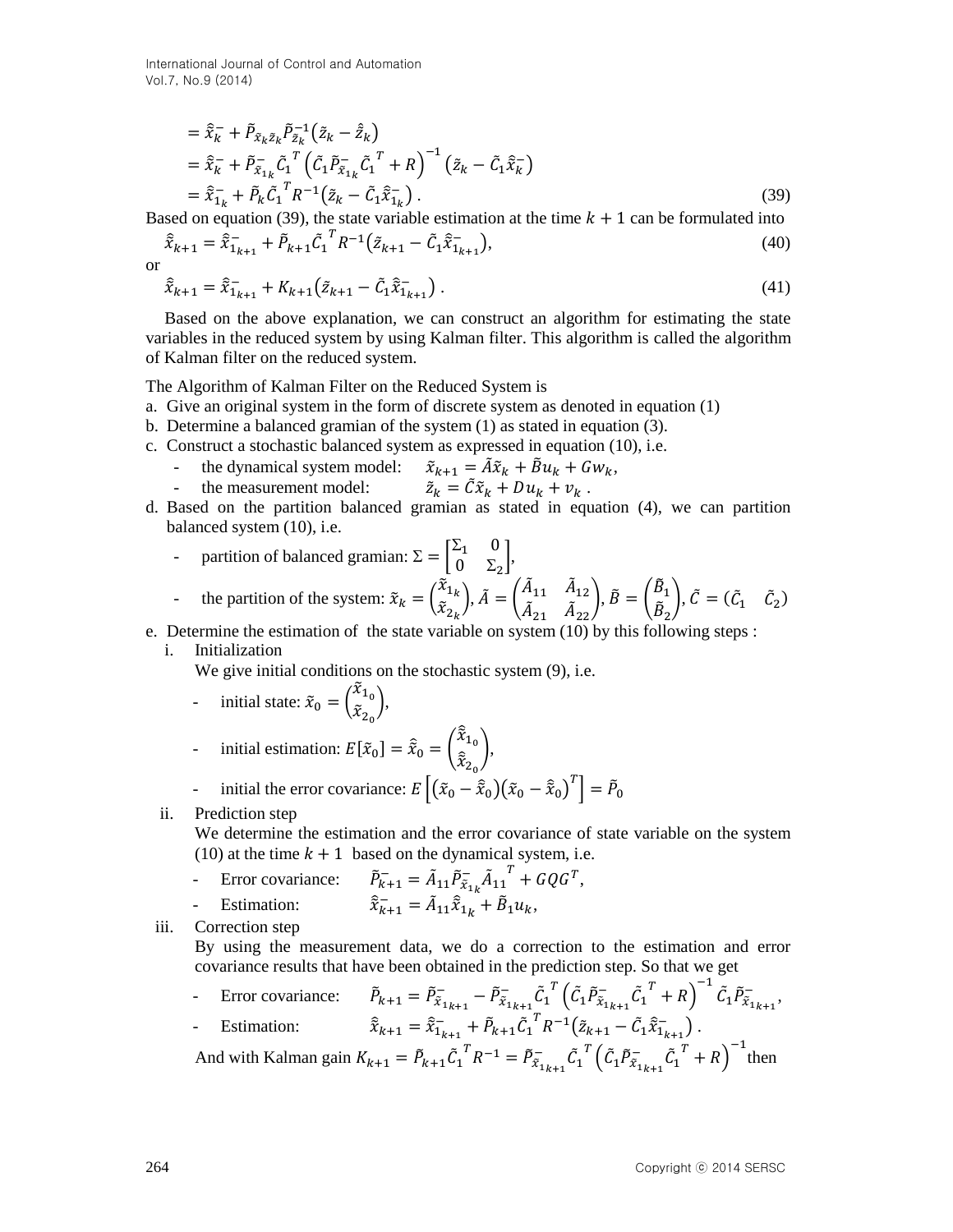- Error covariance:  $\tilde{P}_{k+1} = (I - K_{k+1}\tilde{C}_1)\tilde{P}_{\tilde{x}_{1_{k+1}}},$
- Estimation:  $k+1 = \hat{\tilde{x}}_{1_{k+1}}^- + K_{k+1}(\tilde{z}_{k+1} - \tilde{C}_1 \hat{\tilde{x}}_{1_{k+1}}^-).$

f. To estimate the state at time  $k + 2$ , we are back again in step e (ii) and so on.

Prediction step and correction step (in step e) are processed repeatedly until the time  $k$  is given or until we find a best estimation  $\hat{x}_k$  that minimizes error.

The steps in the above process can be images in a simple diagram as Figure 1.





**Figure 1. The Algorithm of Kalman Filter on the Reduced System**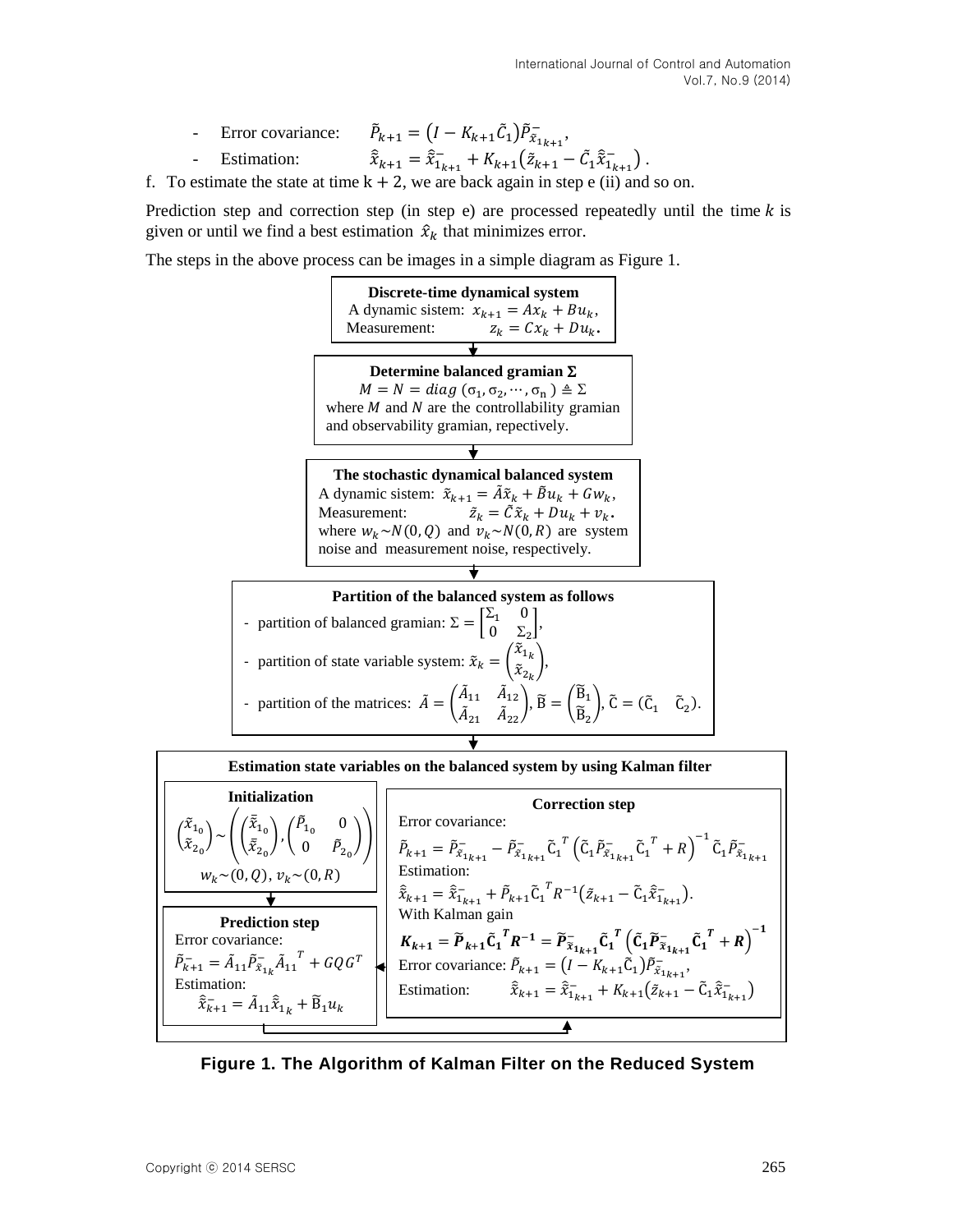## **5. Case study**

In this section, we estimate the heat distribution of the wire by using Kalman filter that is applied to the original system and the reduced system. Next, we compare the accuracy of estimation and computational time between the original system with reduced system.

First, given the problem of heat distribution on the wire. Suppose the length of the wire is  $l$ and the heat conduction coefficient is  $\alpha$ . We assume that the sides of the wire is insulated perfectly, it means that there is no heat which able to penetrate the wire. Besides that, heat flows along the wire just depends on the position and time. Furthermore, we denote the temperature as U, the position denoted as x, and time is denoted as t. So U is a function of x and t, or can be written as  $U(x, t)$ . Further, at one of the end of wire insulated,  $U_x(0, t) = 0$ , while at the other end of temperature was kept on  $U_N$  constantly for all  $t > 0$ , where N is the number of wire parts. The heat conduction equation can be expressed as

$$
\alpha^2 U_{xx} = U_t
$$

with the boundary condition and initial condition as follows:

 $U_x(0,t) = 0,$  $U(l, t) = U_N$ ,  $U(x, 0) = f(x),$ 

where  $f(x)$  is a function of x and  $0 < x < l$ ,  $0 < t < \infty$ .

We discretize by forward different methods for time  $t$  and central difference approach for position  $x$ , then we get

$$
U_{i,k+1} = \gamma (U_{i-1,k} - 2U_{i,k} + U_{i+1,k}) + U_{i,k},
$$
  
where  $\gamma = \frac{\alpha^2}{\Delta x^2} \Delta t$ .

To keep the stability discretization explicitly, then we have to define  $\gamma \leq 0.5$ . While the boundary conditions and initial conditions are:

$$
U_x(0,t) \cong \frac{U_{1,k}-U_{0,k}}{\Delta x} = 0,
$$
  
 
$$
U(l,t) = U_{N,k} = \overline{U},
$$
  
 
$$
U(x,0) = f(x) \cong f_{i,0}.
$$

The system including noise, so we can write

 $U_{i,k+1} = \gamma \big( U_{i-1,k} - 2U_{i,k} + U_{i+1,k} \big) + U_{i,k} + W_{i,k}$  (42) where  $W_{i,k}$  is a system noise.

Then we define the measurement equation as follows:

$$
z_{k+1} = CU_{i,k+1} + V_{i,k+1}
$$
\n(43)

where  $V_{i,k}$  is a measurement noise.

The system (42) and measurement (43) can be written in the form of state space systems:

$$
x_{k+1} = Ax_k + Bu_k + GW_k,
$$
  
\n
$$
z_{k+1} = Cx_{k+1} + V_{k+1},
$$
\n(44)

where  $x_k = [U_1, U_2, \dots, U_{N-1}]_k^{\dagger}$  is state vector,  $z_k = [z_1, z_2, \dots, z_p]_k^{\dagger}$  $\frac{t}{t}$  is measurement vector.  $W_k = [w_1, w_2, \cdots, w_m]_k^t$  is system noise and we assumed  $W_k \sim N(0, Q)$ .  $V_k = [v_1, v_2, \cdots, v_p]_k^t$ t is measurement noise and we assumed  $V_k \sim N(0, R)$ . While matrices A, B, C and G are appropriately dimensioned matrices.

The system (45) has the order N, where N is the number of sections taken or the number of positions along the wire. So that, we have a large scale system, which depends on the amount of N that we take. So we need to modify Kalman filter for estimating state variables. In this paper, we reduce the order system before apply the Kalman filter algorithm.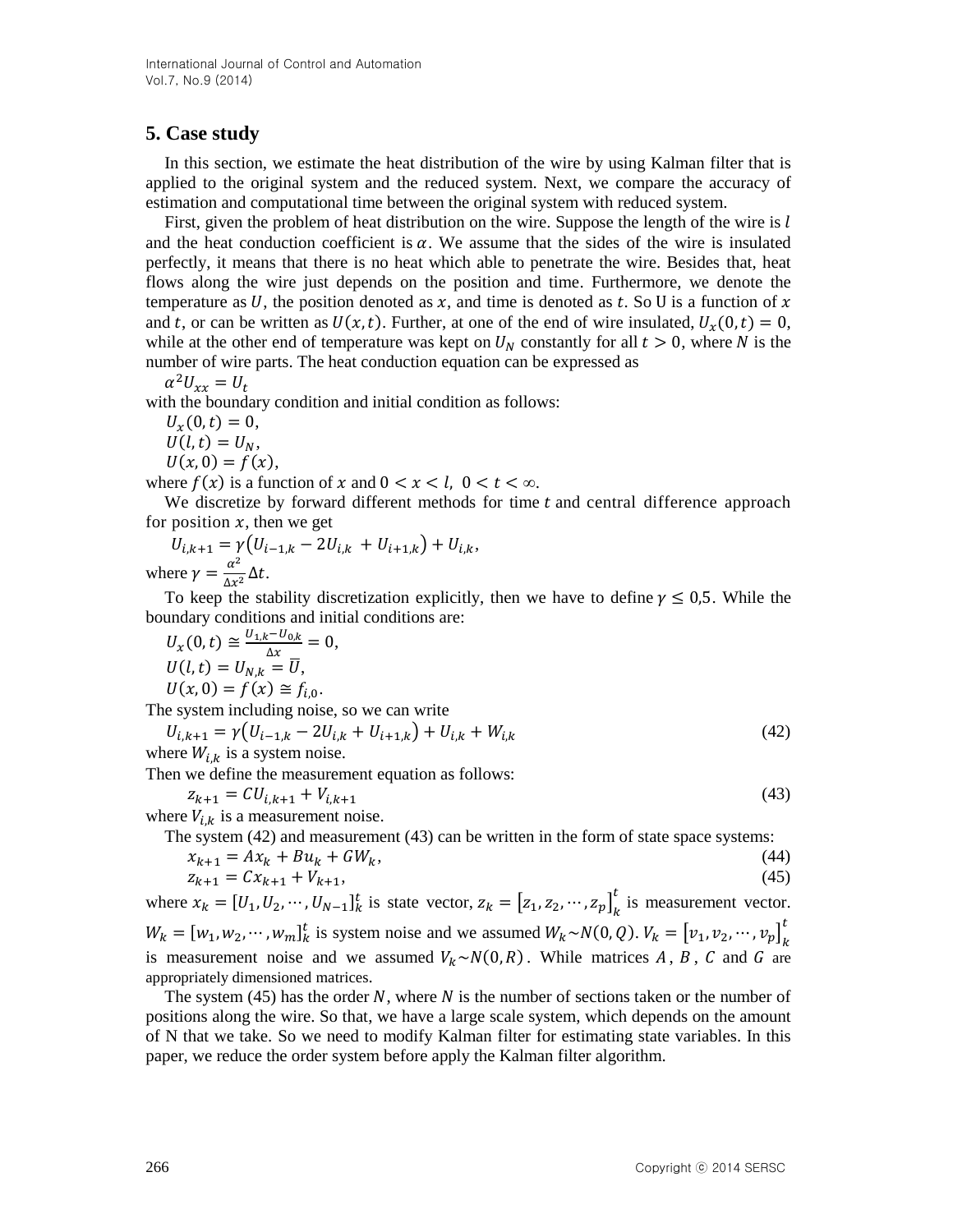In this simulation, we take the length of wire is  $l = 100$ , the heat conduction coefficient is  $\alpha^2 = 10$ , the boundary condition are  $U_0 = 0$ ,  $U_N = 100$ . In this research, we divide the length of wire  $l = 100$  to 10, 20, 50 grids and we do simulation during 50 time step. The initial estimates  $\hat{x}_0 = 0$  and initial estimation of error covariance  $P_0 = 0.3I$  with I is the identity matrix. In this simulation, we compare the estimation result by Kalman filter algorithm for the original system (44) with the reduced system (9).



**Figure 2. Estimated Heat Distribution by using Kalman Filter**

Figure 2 describes the temperature at all positions at the  $50<sup>th</sup>$  time for the original system with  $N = 20$ . It shows that the estimation of heat distribution on the original system, U\_estimates, and the estimation of heat distribution on the reduced system,  $U_r$ \_estimates, respectively has a performance that is not much different from the original heat distribution as  $U$ <sub>original</sub>. The comparison of estimation error on the original system and the reduced system can be shown in Figure 3.



**Figure 3. MSE Estimation of Heat Distribution by using Kalman Filter**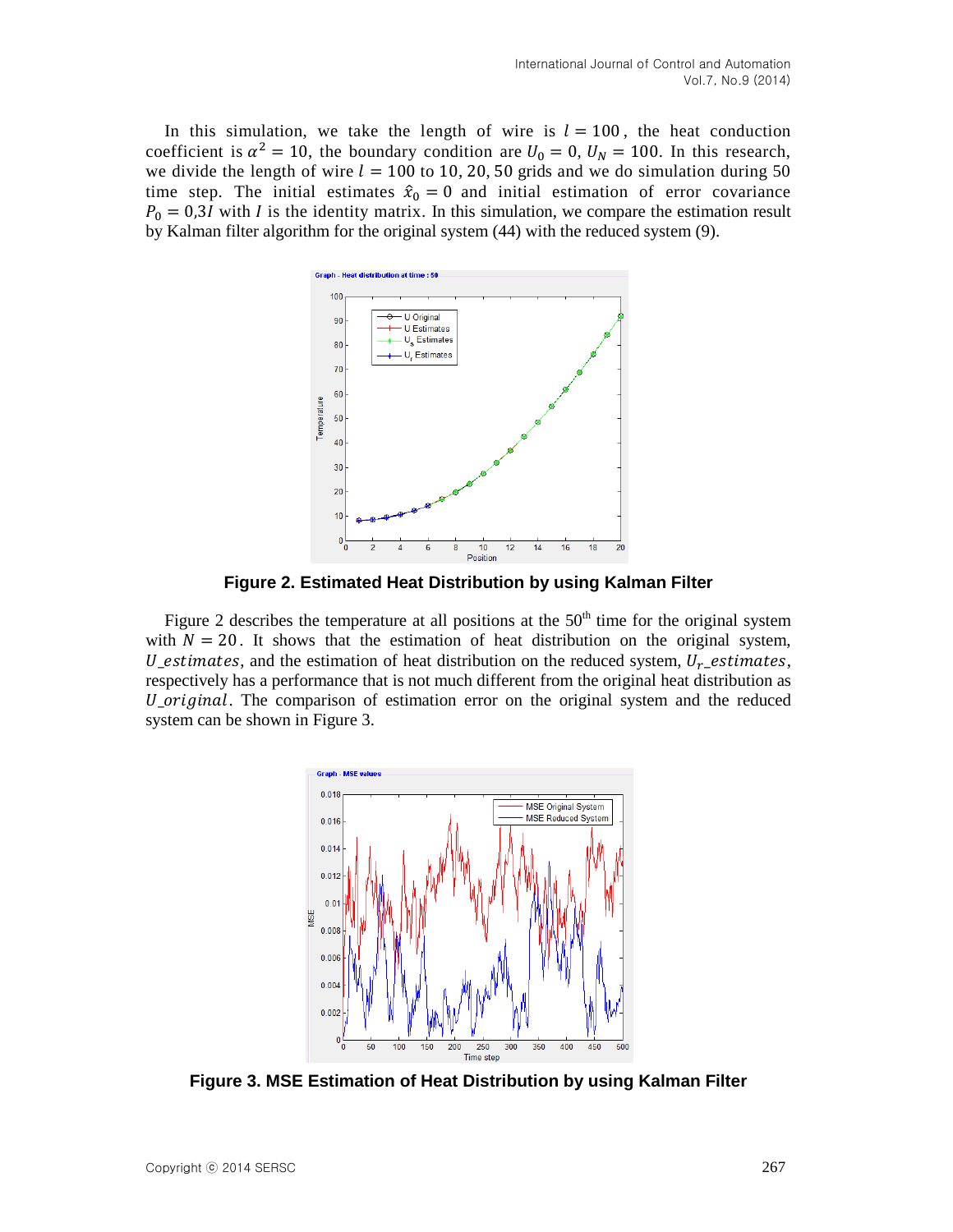Figure 3 describes the comparison between average estimation error on the original system ( $N = 20$ ) with on the reduced system ( $r = 6$ ) at the 50<sup>th</sup> time, while the calculation results of average error is listed in Table 1. Table 1 shows that the error estimation of heat distribution on the reduced system less than on the original system. It means that the results of state estimation by using the Kalman filter which is applied to the reduced system is more accurate than the results of state estimation on the original system.

| Original Sistem |            | <b>Reduced System</b> |             |
|-----------------|------------|-----------------------|-------------|
| #State          | MSE        | #State                | MSE         |
| 10              | 0.10259442 |                       | 0.04569062  |
| 20              | 0.010861   |                       | 0.00424763  |
| 50              | 0.01081432 |                       | 0.006846894 |

**Table 1. MSE Estimation of Heat Distribution by using Kalman Filter** 

Furthermore, the computational time can be shown in Table 2. The the computational time is calculated based on the calculation of software MATLAB with Intel i5 2.50GHz, RAM 4.00 GB, operating system win7 64-bit. The computational time is a total calculation time of the state estimation by using Kalman filter algorithm. Table 2 shows that the computational time on the reduced system is less than on the original system.

**Table 2. Computational Time to Estimate the Distribution of the Heat by Kalman Filter**

| Original System |           | <b>Reduced System</b> |            |
|-----------------|-----------|-----------------------|------------|
| #State          | Time      | #State                | Time       |
| 10              | 0.0154224 | 5                     | 0.00914874 |
| 20              | 0.048102  | 6                     | 0.0317882  |
| 50              | 1.25008   |                       | 0.239162   |

## **6. Conclusions**

Based on the above description, it can be concluded that Kalman filter algorithm on the reduced model can be constructed through the balanced system by applying the Kalman filter algorithm in discrete system. In the balanced system, we get  $\tilde{x}_{k+1}$ . By applying the Kalman filter algorithm in balanced system, we get  $\hat{\tilde{x}}_{k+1}$  and  $\tilde{P}_{k+1}$ . Based on the calculation above, we can conclude that the state estimation  $\hat{x}_{k+1}$  is only influenced by the estimation result of state variable which has a great effect to the system, i.e.  $\hat{\tilde{x}}_{1_{k+1}}$ , and error covariance  $\tilde{P}_{k+1}$ , is only affected by the error covariance of the state variables that have a large effect on the system, i.e.  $\tilde{P}^{-}_{\tilde{X}_{1_{k+1}}}$ .

Based on case study in the estimation of heat distribution on wire by using Kalman filter algorithm, we can conclude that the state estimation in the reduced system is more accurate and the computational time is less than the state estimation on the original system.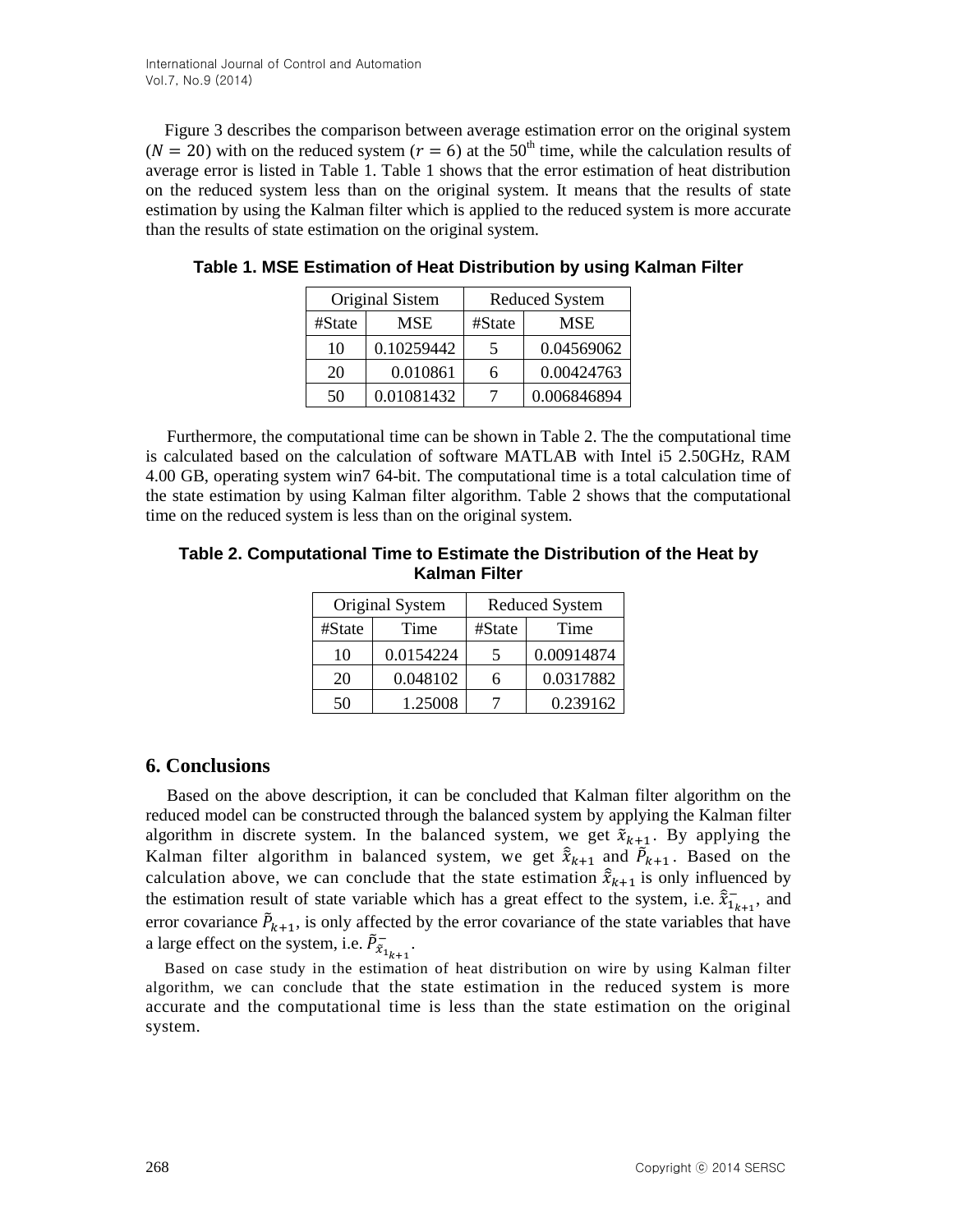## **Acknowledgements**

We give a great appreciation to the Postgraduate Program particularly for doctoral programme of Gadjah Mada University (UGM), Yogyakarta-Indonesia. And we give a great appreciation to the Central Research Institution of Institut Teknologi Sepuluh Nopember (ITS) Surabaya-Indonesia, which has provided us a research grant with contract number 2184.92/IT2.7/PN.01/2012 November 27th, 2012. The first author would like to thank Fatmawati of Universitas Airlangga for helpful discussions.

## **References**

- [1] H. Kwakernaak and R. Sivan, "Linear Optimal Control Systems", Wiley-Interscience, Inc, New York, **(1972)**.
- [2] F. L. Lewis, "Optimal Estimation", John Wiley and Sons, **(1986)**.
- [3] E. Apriliani, "The Estimation Of The Water Level By The Reduced Rank Square Root Information Filter", Proceedings of the Asia – Pacific Vibration Conference, **(2001)**; China.
- [4] E. Apriliani, "The Estimation Of The One Dimensional Temperature Distribution By The Modification Of The RRSQRT Filter", Proceedings of the national mathematics seminar, Departement of Mathematics Institut Teknologi Sepuluh Nopember (ITS), **(2000)**; Surabaya, Indonesia.
- [5] D. K. Arif, Widodo, Salmah and E. Apriliani, "Distribution Estimation of Heat Conduction using Kalman filtering which Implemented on Reduction Model. Proceedings of the 3rd International Conference and Workshop on Basic and Applied Sciences 2011 (ICOWOBAS 2011), **(2011)** September 21-23; Surabaya, Indonesia.
- [6] M. Verlaan, Efficient Kalman filtering for Hydrodynamic Models, PhD Thesis, **(1998)**; Delft University of Technology, Netherland.
- [7] P. S. Maybeck, "Stochastic Models", Estimation and Control, vol. 1. Academic Press, **(1979)**.
- [8] R. Anderson, "Optimal Filtering", Prentice-Hall, **(1979)**.
- [9] M. Verlaan and A. W. Heemink, "Convergence of the RRSQRT Algorithm for Large Scale Kalman Filtering Problems", Technical report 97-19, TU-Delft, **(1997)**.
- [10] K. Zhou, "Essentials of Robust Control", Prentice-Hall, **(1998)**.
- [11] S. Sigurd, "Multivariable Feedback Control: Analysis and Design", John-Willey and Sons, **(2001)**.
- [12] D. K. Arif, Widodo, Salmah and E. Apriliani, "Implementation of The Kalman Filter On Reduction Model", Proceedings of the 8th International Conference on Mathematics, Statistics and Its Applications 2012 (ICMSA 2012), **(2012)** November 19-21; Sanur Paradise Plaza Hotel, Bali-Indonesia.
- [13] K. Zhou , J. C. Doyle and K. Glover, "Robust and Optimal Control", Prentice-Hall, Englewood Cliff, New Jersey 07632, **(1996).**
- [14] S. Weiland, "Balancing and Hankel Norm Approximation of Dynamical Systems", Course Model Reduction, **(2009)** February 4, [http://w3.tue.nl/fileadmin/ele/MBS/CS/Files/Courses /Model\\_Reduction/modred2.pdf.](http://w3.tue.nl/fileadmin/ele/MBS/CS/Files/Courses%20/Model_Reduction/modred2.pdf)

#### **Authors**



**Didik Khusnul Arif**, Post Graduate Student in Department of Mathematics, Universitas Gadjah Mada (UGM), Yogyakarta, Indonesia and Lecturer of Department of Mathematics, Institut Teknologi Sepuluh Nopember (ITS), Surabaya, Indonesia.



**Widodo**, Professor on Department of Mathematics, Universitas Gadjah Mada (UGM), Yogyakarta, Indonesia.